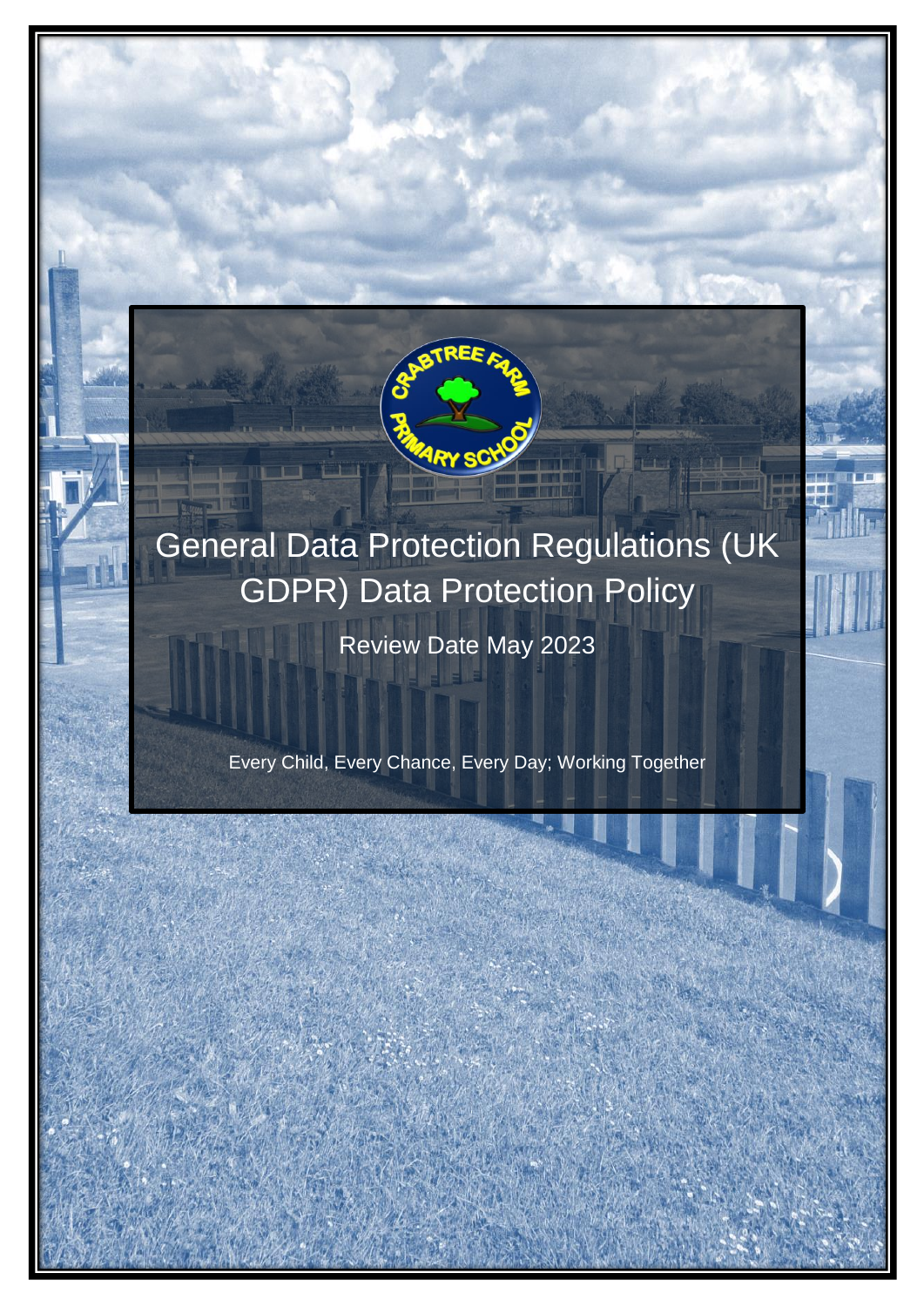

# DATA PROTECTION POLICY

# Review Date – May 2023

# **Contents**

- 1. Introduction
- 2. Definitions
- 3. Policy aim
- 4. Policy objective
- 5. Processing of information
- 6. What counts as personal information
- 7. Processing of special categories of personal information
- 8. Access to information
- 9. Fair Obtaining/Processing
- 10.Data Uses and Purposes
- 11.Data Incident Reporting/ Data Breach
- 12.Data Quality and Retention
- 13.Records of processing activities
- 14.Data Security

This policy will be reviewed May 2023

## **1. Introduction**

Crabtree Farm Primary School aims to ensure that personal information is treated in a lawful, fair and transparent manner. The lawful and correct treatment of personal information is extremely important in maintaining the confidence of those with whom the school deals and in achieving its objectives. This policy sets out the basis on which we shall process any personal data from our students, their parents/carers, staff, visitors and other parties from whom data is collected.

We, and therefore any person who handles personal data on behalf of the school, fully endorse and adhere to the data protection principles set out in Article 5 of the GDPR and sections 83-89 DPA 2018 as below and shall be responsible for and be able to demonstrate compliance with the principles outlined below:- **THE SEVEN DATA PROTECTION PRINCIPLES** 

Personal Information shall be:

• processed lawfully, fairly and in a transparent manner **(lawfulness, fairness and transparency)** 

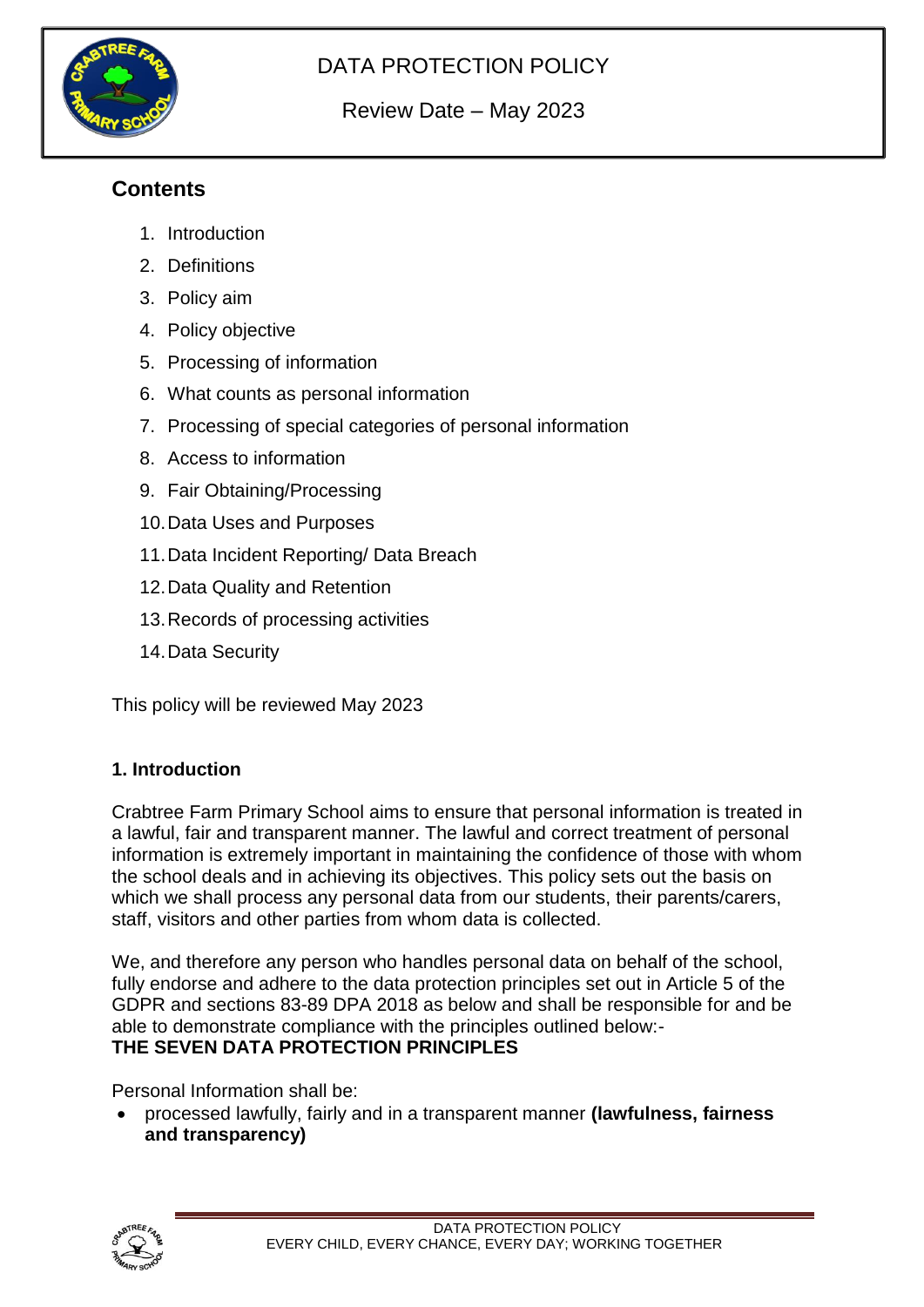- collected for specified explicit and legitimate purposes, and shall not be further processed in any manner incompatible with that purpose or those purposes **(purpose limitation)**
- adequate, relevant and limited to what is necessary in relation to the purposes for which they are processed **(data minimisation)**
- accurate and where necessary kept up to date; every reasonable step will be taken to ensure that personal data that are inaccurate, having regard to the purposes for which they are processed, are erased or rectified without delay **(accuracy)**
- kept in a form which permits identification of data subjects for no longer than is necessary for the purposes for which the personal data are processed; personal data may be stored for longer periods in so far as the personal data will be processed solely for archiving purposes in the public interest, scientific or historical research purposes or statistical purposes subject to implementation of the appropriate technical and organisational measures required to safeguard the rights and freedoms of the data subject (**storage limitation**)
- processed in a manner that ensures appropriate security of the personal data, including protection against unauthorised or unlawful processing and against accidental loss, destruction or damage, using appropriate technical or organisational measures (**integrity and confidentiality**)
- kept in a responsible manner and compliance is demonstrated by ensuring there are appropriate measures and records in place along with compliance of all data principles (**accountability**)

## **2. Definitions**

#### **Personal Data**

Means any information relating to an identified or identifiable natural person (data subject). An identifiable natural person is one who can be identified, directly or indirectly, in particular by reference to an identifier such as a name, an identification number, location data, an online identifier or one or more factors specific to the physical, physiological, genetic, mental, economic, cultural or social identity of that natural person.

#### **Personal Data Breach**

Means a breach of security leading to the accidental or unlawful destruction, loss, alteration, unauthorised disclosure of, access to personal data transmitted, stored or otherwise processed.

## **Consent**

Means any freely given, specific, informed and unambiguous indication of wishes, by a statement or clear affirmative action which signifies agreement to the processing of data.

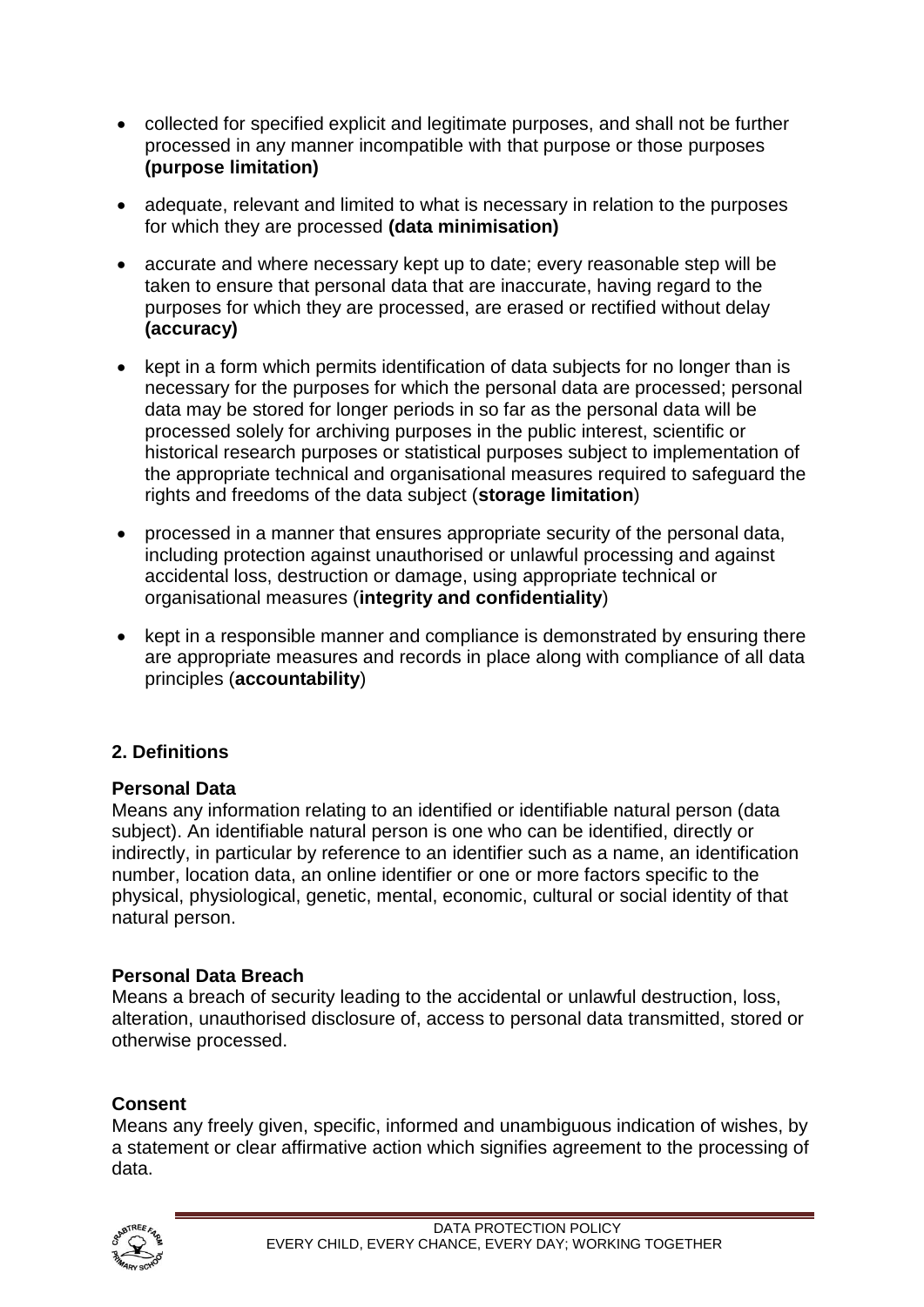#### **Special categories of personal data**

Is personal data revealing racial or ethnic origin, political opinions, religious or philosophical beliefs, or trade union membership, and the processing of genetic data, biometric data for the purposes of uniquely identifying a natural person, data concerning health or data concerning a natural persons sex life or sexual orientation.

#### **Processing**

Includes any operation or set of operations, whether or not by automated means such as collection, recording, organisation, structuring, storage, adaption or alteration, retrieval, use, disclosure, erasure or destruction.

#### **Educational records**

Includes any record of information which relates to a pupil and therefore includes any education, health and care plan and any personal education plan. Educational records do not include information which is processed by a teacher solely for the teacher's own use such as lesson plans.

#### **Subject Access Request**

Right to access personal data by the person with parental responsibility of the pupil.

#### **Data subject**

This will be the person that we collect the data from and about. This will include pupils, family members, staff, Governors, volunteers, students, job applicants and visitors

#### **3. Policy Aim**

To ensure our school complies with all relevant legislation and good practice to protect all of the personal information that it holds.

#### **4. Policy Objectives**

To achieve the overall aim our school will:

- Provide adequate resources to support an effective approach to data protection.
- Respect the confidentiality of all personal information irrespective of source.
- Publicise the school's commitment to Data Protection.
- Compile and maintain appropriate procedures and codes of practice.
- Promote general awareness and provide specific training, advice and guidance to its staff at all levels to ensure standards are met.
- Monitor and review compliance with legislation and introduce changes to policies and procedures where necessary.

## **5. Processing of Information**

We, through appropriate management controls will, when processing personal information about any individual:

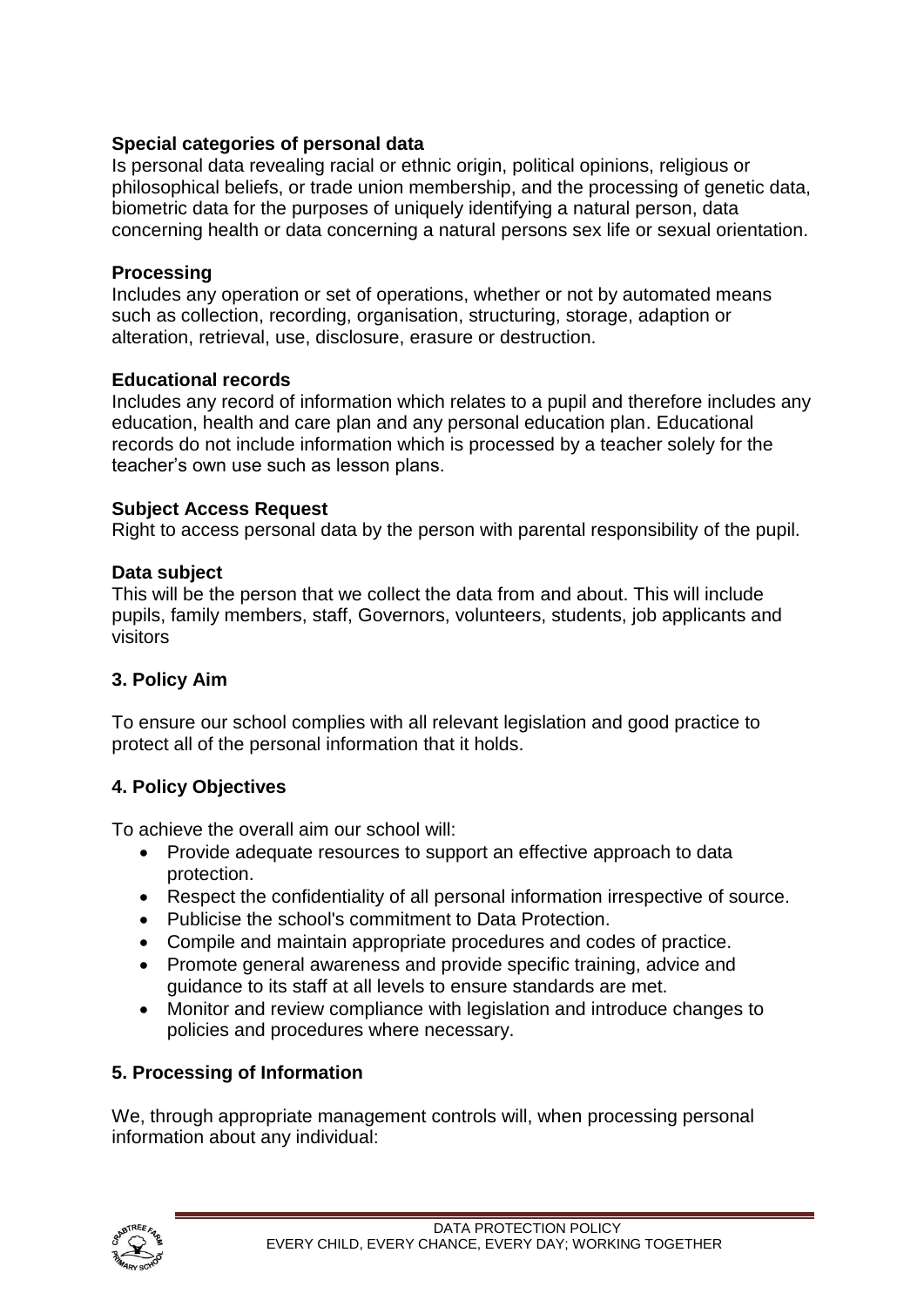- $\triangleright$  Observe fully the conditions regarding the collection and use of information and meet the school's legal obligations under the UK GDPR and the Data Protection Act 2018.
- $\triangleright$  Collect and process appropriate information only to the extent that it is needed to fulfil operational needs or to comply with any legal requirement.
- $\triangleright$  Ensure that the individual about whom information is held can exercise their rights under the Act unless an exemption applies for example in relation to education data, including the right:-
	- to be informed that processing is being undertaken
	- to prevent processing in certain circumstances
	- to correct, rectify, block or erase information, which is regarded as incorrect information
	- of access to personal information
	- to erasure
	- to portability where applicable.

# **6. What counts as Personal Information?**

This is any information held by the school about a living individual, from which that individual can be identified. For example, this includes:

- a name and address or contact details held about pupils, persons with parental responsibility and staff and their families
- characteristics such as ethnicity, language, nationality, country of birth, free school meals, adopted and fostered
- information attached to a reference number that could be used to identify someone
- a pupil's school record, including achievement, attendance, sickness, necessary health care plan details
- photographs of a child
- financial records relating to a child's parents/carers
- staff employment records

# **7. Processing of special categories of personal information**

We, through appropriate management controls will, when processing special categories of personal information about any individual:

- ➢ Observe fully the conditions regarding the processing of special categories of information as outlined in Article 9 and meet the school's legal obligations under the UK GDPR and the Data Protection Act 2018. In particular, Schedule 1 Part 4 of the DPA 2018 states that the school must have this policy document in place which explains as below, the procedures for securing compliance with the principles in Article 5 as outlined above.
- ➢ Collect and process special categories of data only to the extent that it is needed to fulfil operational needs or to comply with any legal requirement.
- ➢ Processing of personal data revealing racial or ethnic origin, political opinions, religious or philosophical beliefs data, data concerning health or data concerning a natural person or trade union membership and the processing of genetic data biometric data for the purpose of uniquely identifying a natural person.

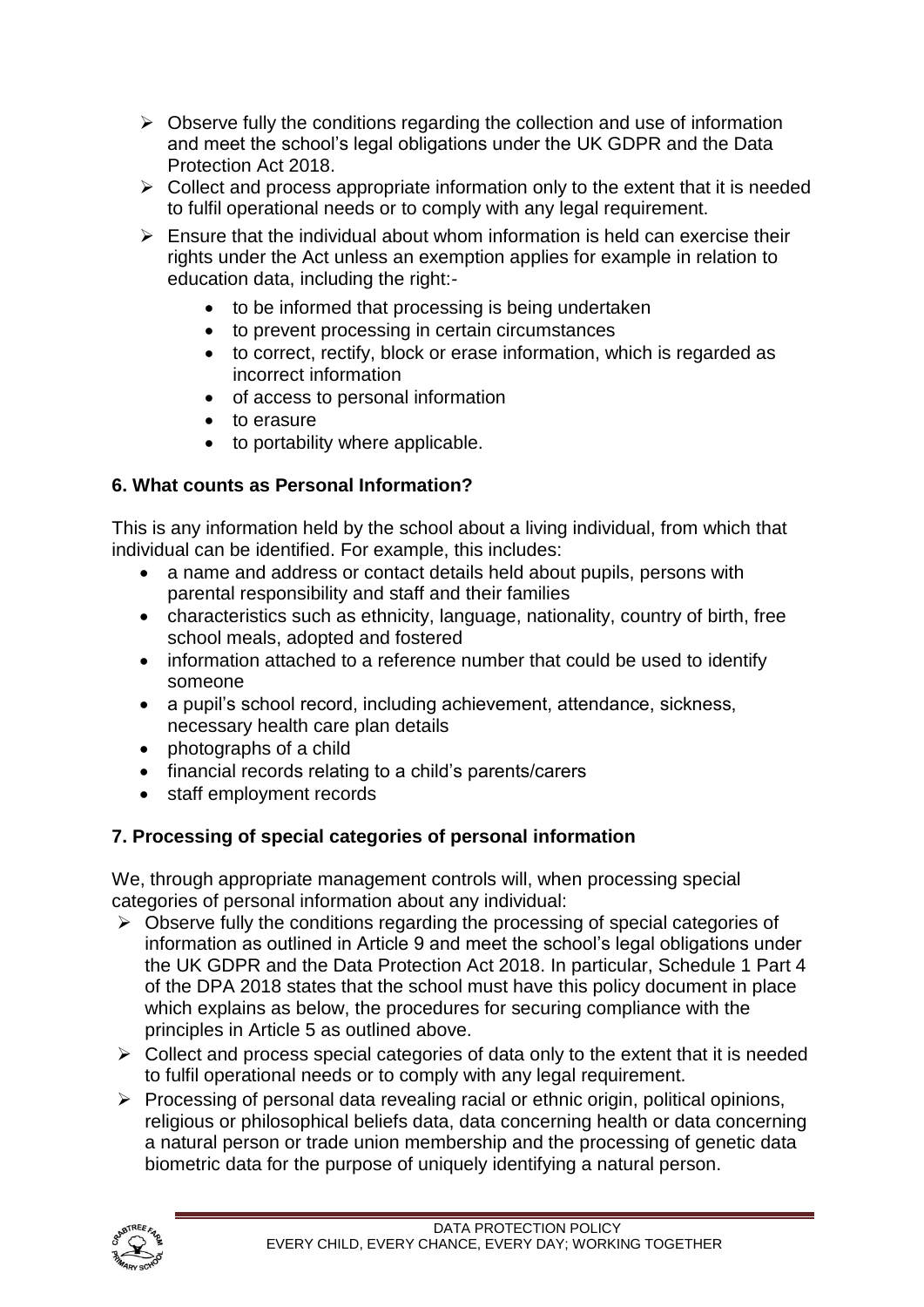# **8. Access to Personal Information**

The school will process requests for access to personal information in line with the relevant sections of the GDPR and the Data Protection Act 2018.

#### **Subject Access Requests**

Individuals can request a copy of the personal data the school holds about them. Any staff member who receives a valid data protection request must forward it to the Data Protection Officer for the school.

- If more information is required this will be requested from the requester:
- If all information has been received, and the request is a valid subject access request, the school will acknowledge the request and process the request within 30 days from receipt; unless the request is particularly large and complex in which case the time can be extended for two months.

#### **Access to educational records**

The Education (Pupil Information) (England) Regulations 2005 allow parents/carers access to the official education records of their children. Our school will make a pupil's educational record available for inspection or provide a copy of the record within 15 days of a valid written request by a parent/carer. Any charges for copying will not exceed the cost of supply.

The school may refuse to disclose information under the Pupil Information Regulations where:

- the school would have no right to disclose the information to the pupil under the UK GDPR and DPA 2018.
- the information might cause serious harm to the physical or mental health of the pupil or another individual.

When providing information to an individual, it is most important that the individual's identity is verified. If in doubt, questions should be asked of the individual, to which only he/she is likely to know the answers.

The school should not disclose anything on a pupil's record that would be likely to cause serious harm to their physical or mental health or that of anyone else. Therefore, those creating such records will make sure this kind of information is kept separate from the pupil's other records. Where there is a doubt or statutory requirements conflict staff should seek advice in the first instance from the Data Protection Officer.

## **Requests from other agencies for personal information**

Requests from any external agency will be processed in accordance with the UK GDPR and Data Protection Act 2018.

The staff member responsible for dealing with such requests will ensure that any disclosure made without the consent of the pupil is done in accordance with the data protection and other relevant legislation, taking account of an individual's rights as enshrined in the Human Rights Act 1998. Relevant, confidential information should only be disclosed to:

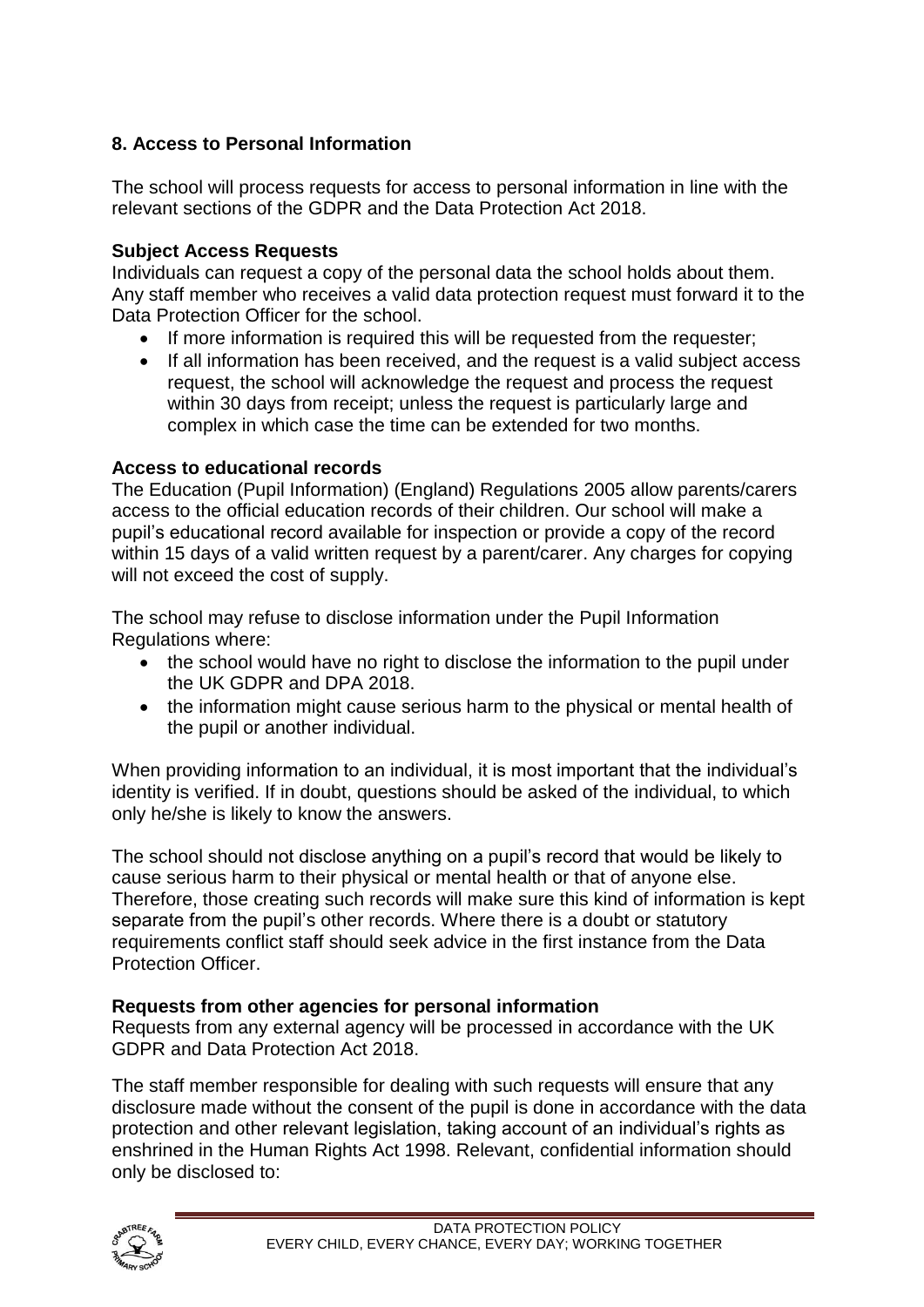- other members of staff on a need to know basis
- relevant parents/carers
- other authorities if it is necessary in the public interest, e.g. prevention of crime
- other authorities, such as the Local Authority and schools to which a pupil may move, where there are legitimate requirements (DfE leaflet 0015/2000 entitled "Pupil Records and Reports" issued in March 2000 covers Data Protection issues and how and what information should be transferred to other schools. DfES/0268/2002 provides further information).

# **9. Fair Obtaining/Processing**

Individuals whose information is collected by our school must be made aware at the time of collection of all the processes that data may be subject to. No manual or automatic processing of a pupils personal information will take place unless reasonable steps have been taken to make that individual aware of that processing. Parents/Carers will also be informed of likely recipients of their information, both internal and external, and also be given details of who to contact in order to query the use or content of their information. The pupils and other data subjects will also be informed of the purposes of the processing as well as the legal basis for processing where appropriate.

Information as to how long the information will be kept for, the rights that the parents/carers can exercise with regards to their data and information to enable pupils to lodge a complaint with the Information Commissioners Office if their rights are not met under the UK GDPR and DPA 2018 can be provided on request.

## **10. Data Uses and Purposes**

All processing of personal data will be for a purpose that is necessary to enable the school to perform its duties and services. Personal information must only be processed in line with those notified purposes.

All personal data will be regarded as confidential and its security protected accordingly. This also applies when school information is being processed at members of staff's homes. Information held by the school must not be used for unauthorised non-school purposes. If you become aware of any potential data breach, please refer to section 9 below, and follow the designated procedures accordingly.

Personal Information should only be disclosed to persons (internal and external) where their authority to receive it has been explicitly established, e.g. where the information is required by the police for the prevention and detection of crime, or a relevant Information Sharing Agreement is in place. Purposes will include the following:

- Providing education and pastoral care
- Providing activities for pupils including school trips and after school clubs and activities
- Safeguarding and promoting the welfare of children

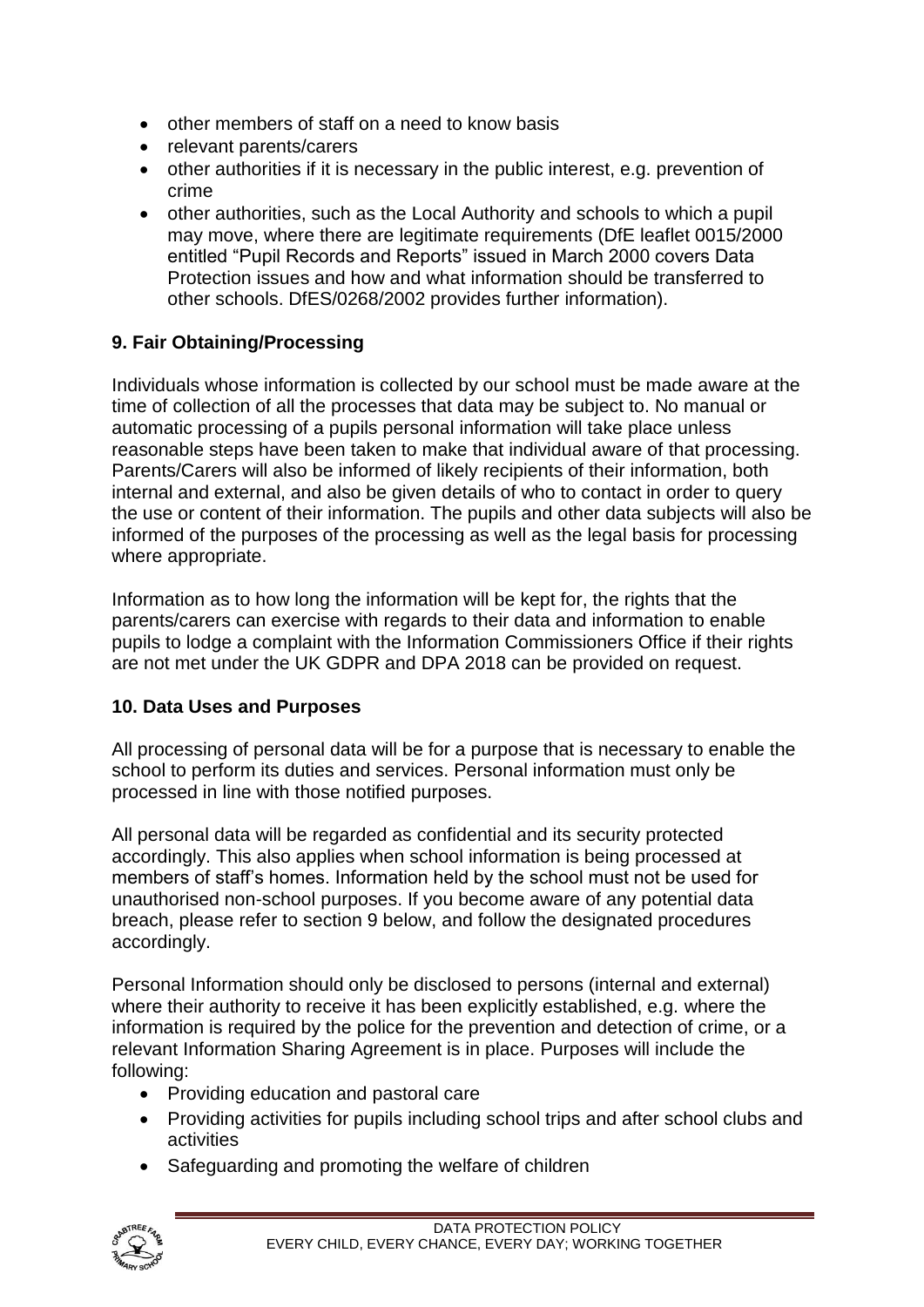- Providing references for pupils and staff
- Providing human resource functions for staff
- Ancillary purposes to education including completing contractual obligations
- Fundraising.

## **11. Data Incident Reporting / Data Breach**

A data breach can be defined as a security incident in which sensitive, protected or confidential data is copied, transmitted, viewed, stolen or used by an individual unauthorised to do so.

Staff members must notify the Data Protection Officer / Headteacher of any potential data incidents as soon as the incident occurs and in any event within 24 consecutive hours after occurrence. Any reported data incident will be investigated appropriately and actions taken as necessary.

If a member of the public wishes to report a potential incident, they can do this by contacting the Data Protection Officer/ Headteacher directly by phone on 0115 9155737 or by e-mail on DPO@crabtreefarm.nottingham.sch.uk

Personal data breaches will be notified to the Information Commissioner's Office within 72 hours of the incident. All staff members will follow the school's Data Incidents and Breaches policy and procedure.

## **12. Data Quality and Retention**

Information processed should not be excessive or irrelevant to the notified purposes.

Information must be held only for so long as is necessary for the notified purposes, after which it should be deleted or destroyed in accordance with the school's Records Management and Retention Policy.

Whenever information is processed, reasonable steps should be taken to ensure that it is up to date and accurate.

## **13. Records of processing activities**

In order to be able to properly and effectively comply with our obligations under the UK GDPR and the DPA 2018, the school needs to fully understand what information it holds and where this information is kept. We also need to consider how we keep this information up-to-date and how we know when to dispose of it. The school shall maintain a record of processing which includes the following information:

- The name of the school and the details of the Data Protection Officer
- The purposes of processing as outlined above in this policy document
- Which condition is relied on and in particular, how the processing satisfies Article 5 and 6
- Set out the ownership, governance and maintenance of Information Assets
- The Records Management and Retention Policy

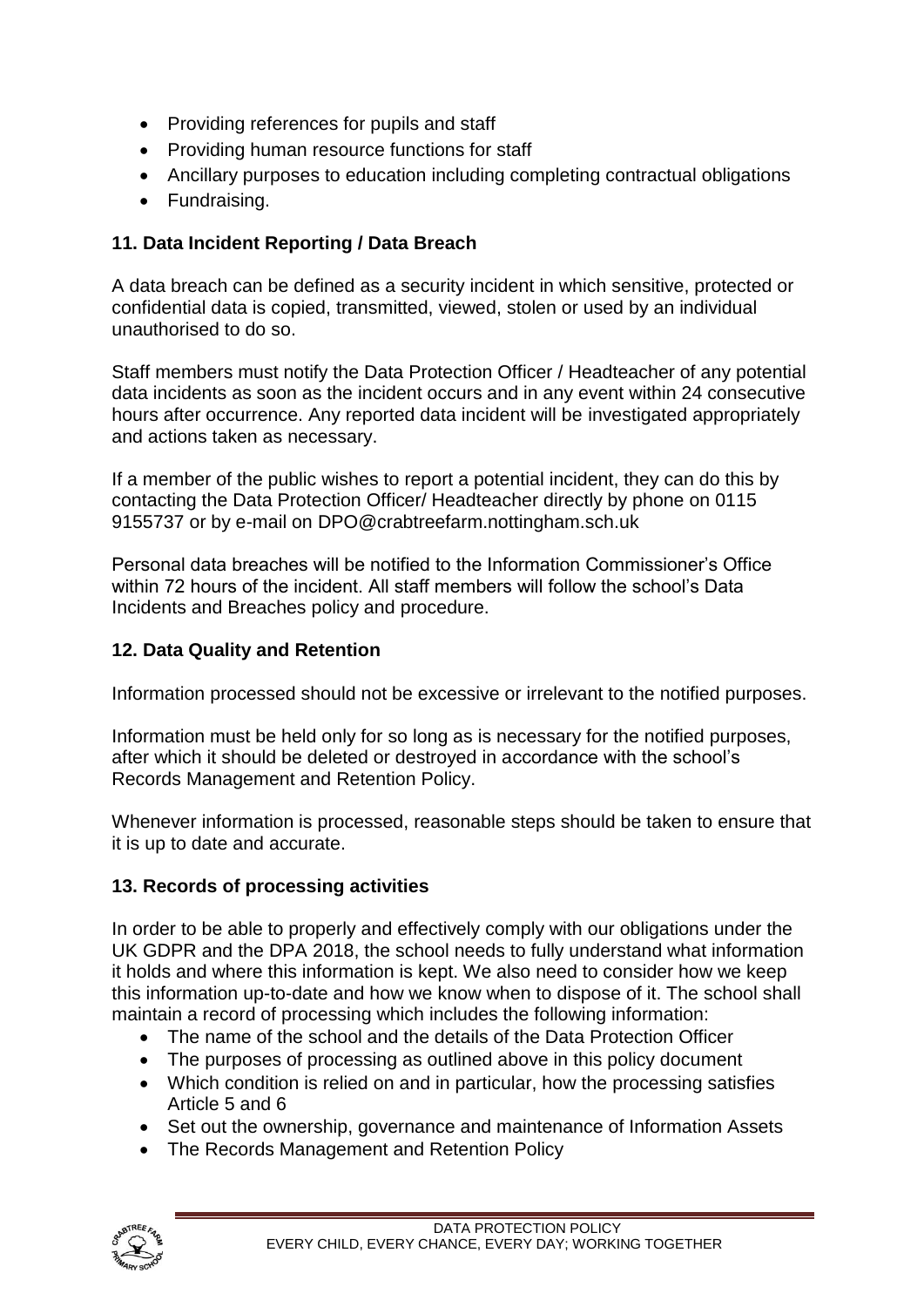- Sets out whether the personal data is retained and erased in accordance with the policy and if it is not the reason for not following the policy
- Map the flow of data in and out of the school

# **14. Data Security**

The school must take all appropriate technical and organisational measures to safeguard against unauthorised or unlawful processing of personal information and against accidental loss, damage or destruction of personal information.

All personal information must be kept secure, in a manner appropriate to its sensitivity and the likely harm or distress that would be caused if it was disclosed unlawfully.

Everyone managing and handling personal information will be appropriately trained to do so and this will include appropriate refresher training every year.

All members of staff have a duty to follow this Policy and associated procedures and to co-operate with the school to ensure that the aim of this Policy is achieved.

All members of staff must be wary of possible threats the security of personal data, (e.g. computer screens being visible to members of the public who visit the site, etc.) and proactively take steps to mitigate the threats.

Disciplinary action may be taken against any member of staff who fails to comply with or commits a breach of this Policy.

It is the duty of individual members of staff to ensure that personal information held by them is dealt with in accordance with the Act.

Suitable measures should be taken to ensure that any processing of personal data carried out by a third party on behalf of the school complies with the Principles of the Act and this Policy. Similarly, when the school is processing personal information on behalf of a third party it will need to demonstrate that the information is subject to the same standard of care.

The Data Protection Policy should be read in conjunction with the following:

- Data Incidents and Breaches Policy
- Freedom of Information Policy
- Subject Access Request Policy
- Acceptable Use policy
- Email Policy
- Remote Access and Mobile Computing Policy
- Safeguarding Policy and Guidance

Copies of the above documents can be obtained by contacting our school Data Protection Officer Mrs M Smith on DPO@crabtreefarm.nottingham.sch.uk